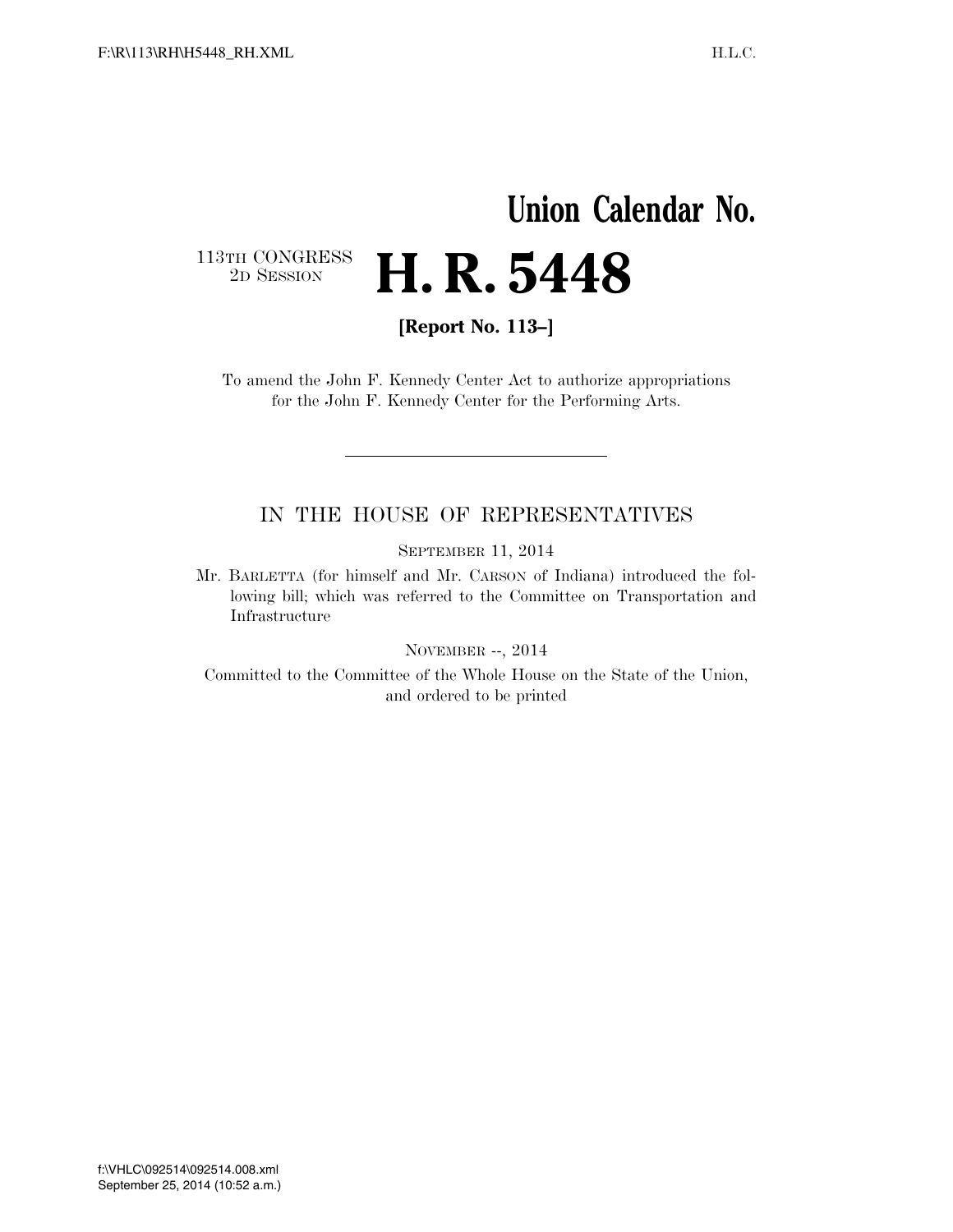## **A BILL**

To amend the John F. Kennedy Center Act to authorize appropriations for the John F. Kennedy Center for the Performing Arts.